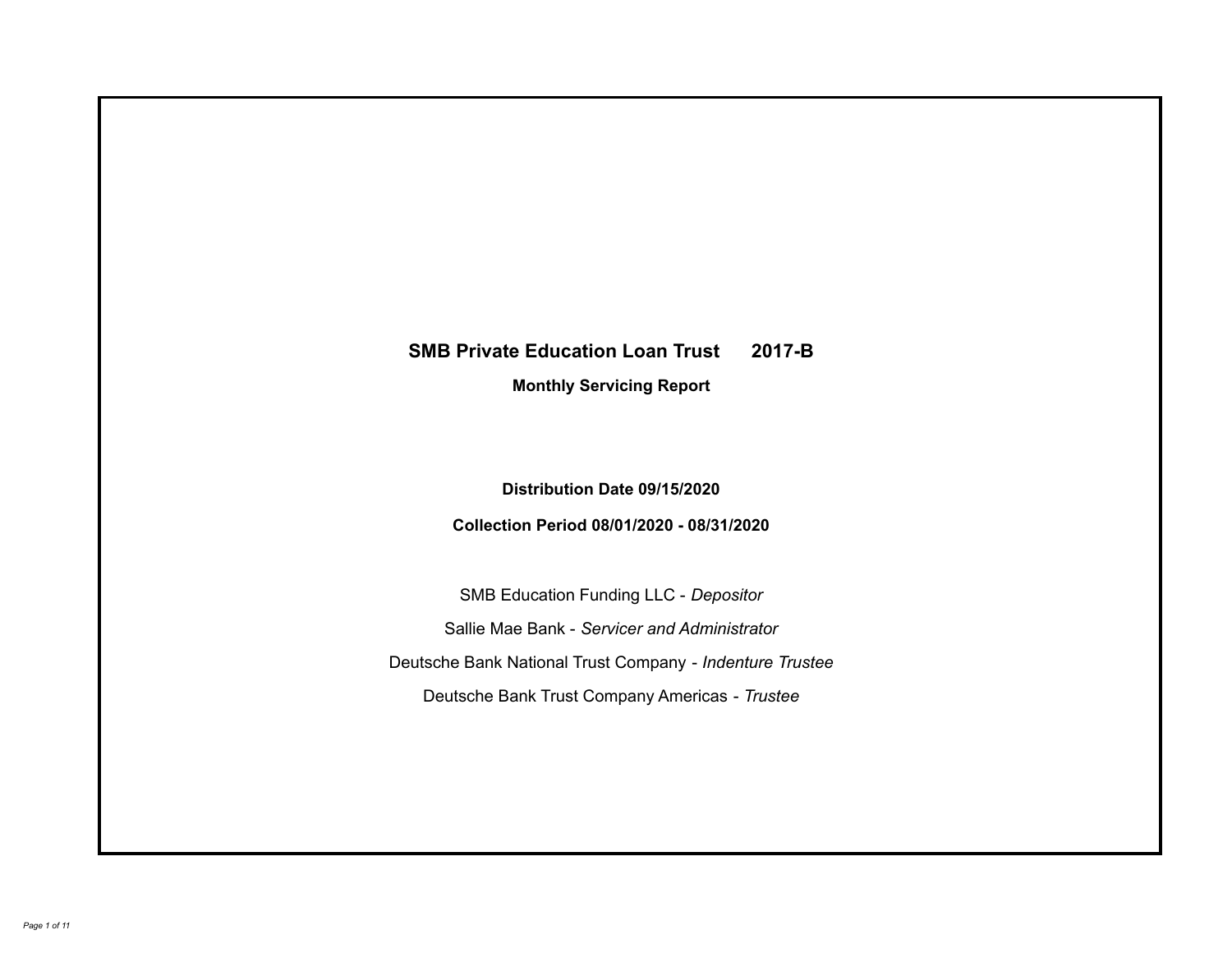| А           | <b>Student Loan Portfolio Characteristics</b>                  |                                              | <b>Settlement Date</b><br>11/08/2017 | 07/31/2020            | 08/31/2020            |
|-------------|----------------------------------------------------------------|----------------------------------------------|--------------------------------------|-----------------------|-----------------------|
|             | <b>Principal Balance</b>                                       |                                              | \$701,477,893.40                     | \$465,481,227.48      | \$458,145,442.57      |
|             | Interest to be Capitalized Balance                             |                                              | 46,726,543.99                        | 24,826,095.57         | 25,140,368.11         |
|             | Pool Balance                                                   |                                              | \$748,204,437.39                     | \$490,307,323.05      | \$483,285,810.68      |
|             | Weighted Average Coupon (WAC)                                  |                                              |                                      |                       |                       |
|             |                                                                | WAC1 (Contractual Interest Rate on the Loan) | 8.97%                                | 8.41%                 | 8.41%                 |
|             |                                                                | WAC2 (Average of Applicable Interest Rate)   | 8.94%                                | 8.01%                 | 8.02%                 |
|             | WAC3 (Average of Actual Interest Rate)                         |                                              | 8.86%                                | 7.93%                 | 7.94%                 |
|             | Weighted Average Remaining Term                                |                                              | 135.09                               | 127.79                | 127.70                |
|             | Number of Loans                                                |                                              | 66,252                               | 44,112                | 43,426                |
|             | Number of Borrowers                                            |                                              | 63,554                               | 42,478                | 41,825                |
|             | Pool Factor<br>Since Issued Total Constant Prepayment Rate (1) |                                              |                                      | 0.655311969<br>11.56% | 0.645927485<br>11.49% |
|             |                                                                |                                              |                                      |                       |                       |
| B           | <b>Debt Securities</b>                                         | <b>Cusip/Isin</b>                            | 08/17/2020                           |                       | 09/15/2020            |
|             | A <sub>2</sub> A                                               | 83189DAB6                                    | \$196,454,134.52                     |                       | \$193,161,045.22      |
|             | A <sub>2</sub> B                                               | 83189DAC4                                    | \$96,760,991.61                      |                       | \$95,139,022.26       |
|             | B                                                              | 83189DAD2                                    | \$50,000,000.00                      |                       | \$50,000,000.00       |
|             |                                                                |                                              |                                      |                       |                       |
| $\mathsf C$ | <b>Certificates</b>                                            | <b>Cusip/Isin</b>                            | 08/17/2020                           |                       | 09/15/2020            |
|             | Residual                                                       | 83189D100                                    | \$100,000.00                         |                       | \$100,000.00          |
|             |                                                                |                                              |                                      |                       |                       |
| D           | <b>Account Balances</b>                                        |                                              | 08/17/2020                           |                       | 09/15/2020            |
|             | Reserve Account Balance                                        |                                              | \$1,891,480.00                       |                       | \$1,891,480.00        |
|             |                                                                |                                              |                                      |                       |                       |
| Е           | <b>Asset / Liability</b>                                       |                                              | 08/17/2020                           |                       | 09/15/2020            |
|             | Overcollateralization Percentage                               |                                              | 30.00%                               |                       | 30.00%                |
|             | Specified Overcollateralization Amount                         |                                              | \$147,092,196.92                     |                       | \$144,985,743.20      |
|             | Actual Overcollateralization Amount                            |                                              | \$147,092,196.92                     |                       | \$144,985,743.20      |

(1) For additional information, see 'Since Issued CPR Methodology' found on page 11 of this report.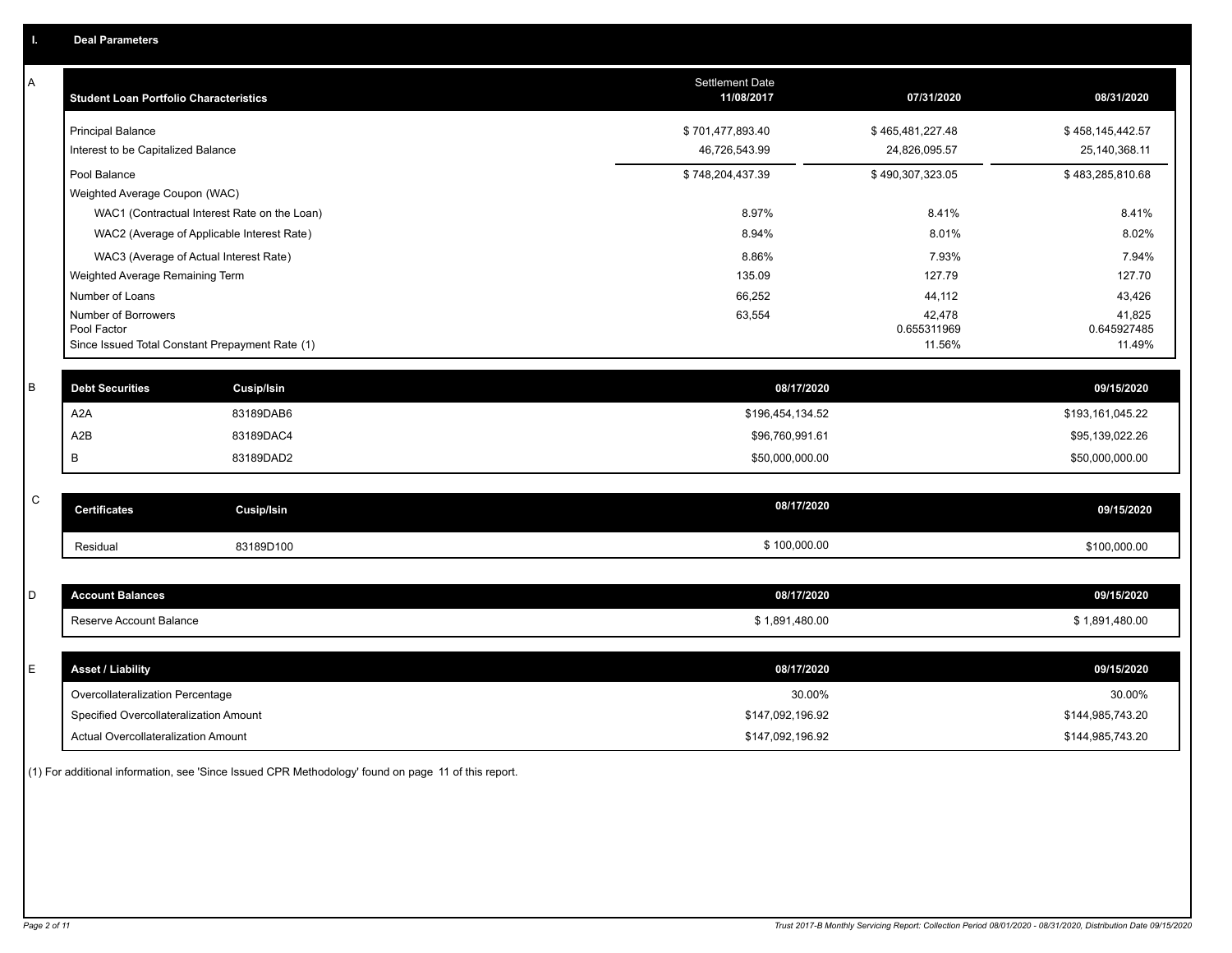# **II. 2017-B Trust Activity 08/01/2020 through 08/31/2020**

| <b>Borrower Principal</b><br>7,353,499.53<br>0.00<br><b>Consolidation Activity Principal</b><br>(739.14)<br>Seller Principal Reimbursement<br>0.00<br>Servicer Principal Reimbursement<br>0.00<br>Delinquent Principal Purchases by Servicer<br><b>Other Principal Deposits</b><br>108,898.16<br>\$7,461,658.55<br><b>Total Principal Receipts</b><br>В<br><b>Student Loan Interest Receipts</b><br>Borrower Interest<br>2,326,945.25<br>0.00<br><b>Consolidation Activity Interest</b><br>438.73<br>Seller Interest Reimbursement<br>0.00<br>Servicer Interest Reimbursement<br>0.00<br>Delinquent Interest Purchases by Servicer<br>1,413.16<br><b>Other Interest Deposits</b><br>\$2,328,797.14<br><b>Total Interest Receipts</b><br>С<br><b>Recoveries on Realized Losses</b><br>\$61,231.87<br>\$190.75<br>D<br><b>Investment Income</b><br>Е<br>\$0.00<br><b>Funds Borrowed from Next Collection Period</b><br>F<br>\$0.00<br><b>Funds Repaid from Prior Collection Period</b><br>G<br>\$0.00<br><b>Loan Sale or Purchase Proceeds</b><br>\$0.00<br>н<br>Initial Deposits to Distribution Account<br>\$0.00<br><b>Excess Transferred from Other Accounts</b><br><b>Borrower Benefit Reimbursements</b><br>\$0.00<br>J<br>\$0.00<br>Κ<br><b>Other Deposits</b><br>Г<br><b>Other Fees Collected</b><br>\$0.00<br>М<br><b>AVAILABLE FUNDS</b><br>\$9,851,878.31<br>N<br>Non-Cash Principal Activity During Collection Period<br>\$125,873.64<br>Aggregate Purchased Amounts by the Depositor, Servicer or Seller<br>O<br>\$110,311.32 | Α | <b>Student Loan Principal Receipts</b> |        |  |
|------------------------------------------------------------------------------------------------------------------------------------------------------------------------------------------------------------------------------------------------------------------------------------------------------------------------------------------------------------------------------------------------------------------------------------------------------------------------------------------------------------------------------------------------------------------------------------------------------------------------------------------------------------------------------------------------------------------------------------------------------------------------------------------------------------------------------------------------------------------------------------------------------------------------------------------------------------------------------------------------------------------------------------------------------------------------------------------------------------------------------------------------------------------------------------------------------------------------------------------------------------------------------------------------------------------------------------------------------------------------------------------------------------------------------------------------------------------------------------------------------------------------------------------|---|----------------------------------------|--------|--|
|                                                                                                                                                                                                                                                                                                                                                                                                                                                                                                                                                                                                                                                                                                                                                                                                                                                                                                                                                                                                                                                                                                                                                                                                                                                                                                                                                                                                                                                                                                                                          |   |                                        |        |  |
|                                                                                                                                                                                                                                                                                                                                                                                                                                                                                                                                                                                                                                                                                                                                                                                                                                                                                                                                                                                                                                                                                                                                                                                                                                                                                                                                                                                                                                                                                                                                          |   |                                        |        |  |
|                                                                                                                                                                                                                                                                                                                                                                                                                                                                                                                                                                                                                                                                                                                                                                                                                                                                                                                                                                                                                                                                                                                                                                                                                                                                                                                                                                                                                                                                                                                                          |   |                                        |        |  |
|                                                                                                                                                                                                                                                                                                                                                                                                                                                                                                                                                                                                                                                                                                                                                                                                                                                                                                                                                                                                                                                                                                                                                                                                                                                                                                                                                                                                                                                                                                                                          |   |                                        |        |  |
|                                                                                                                                                                                                                                                                                                                                                                                                                                                                                                                                                                                                                                                                                                                                                                                                                                                                                                                                                                                                                                                                                                                                                                                                                                                                                                                                                                                                                                                                                                                                          |   |                                        |        |  |
|                                                                                                                                                                                                                                                                                                                                                                                                                                                                                                                                                                                                                                                                                                                                                                                                                                                                                                                                                                                                                                                                                                                                                                                                                                                                                                                                                                                                                                                                                                                                          |   |                                        |        |  |
|                                                                                                                                                                                                                                                                                                                                                                                                                                                                                                                                                                                                                                                                                                                                                                                                                                                                                                                                                                                                                                                                                                                                                                                                                                                                                                                                                                                                                                                                                                                                          |   |                                        |        |  |
|                                                                                                                                                                                                                                                                                                                                                                                                                                                                                                                                                                                                                                                                                                                                                                                                                                                                                                                                                                                                                                                                                                                                                                                                                                                                                                                                                                                                                                                                                                                                          |   |                                        |        |  |
|                                                                                                                                                                                                                                                                                                                                                                                                                                                                                                                                                                                                                                                                                                                                                                                                                                                                                                                                                                                                                                                                                                                                                                                                                                                                                                                                                                                                                                                                                                                                          |   |                                        |        |  |
|                                                                                                                                                                                                                                                                                                                                                                                                                                                                                                                                                                                                                                                                                                                                                                                                                                                                                                                                                                                                                                                                                                                                                                                                                                                                                                                                                                                                                                                                                                                                          |   |                                        |        |  |
|                                                                                                                                                                                                                                                                                                                                                                                                                                                                                                                                                                                                                                                                                                                                                                                                                                                                                                                                                                                                                                                                                                                                                                                                                                                                                                                                                                                                                                                                                                                                          |   |                                        |        |  |
|                                                                                                                                                                                                                                                                                                                                                                                                                                                                                                                                                                                                                                                                                                                                                                                                                                                                                                                                                                                                                                                                                                                                                                                                                                                                                                                                                                                                                                                                                                                                          |   |                                        |        |  |
|                                                                                                                                                                                                                                                                                                                                                                                                                                                                                                                                                                                                                                                                                                                                                                                                                                                                                                                                                                                                                                                                                                                                                                                                                                                                                                                                                                                                                                                                                                                                          |   |                                        |        |  |
|                                                                                                                                                                                                                                                                                                                                                                                                                                                                                                                                                                                                                                                                                                                                                                                                                                                                                                                                                                                                                                                                                                                                                                                                                                                                                                                                                                                                                                                                                                                                          |   |                                        |        |  |
|                                                                                                                                                                                                                                                                                                                                                                                                                                                                                                                                                                                                                                                                                                                                                                                                                                                                                                                                                                                                                                                                                                                                                                                                                                                                                                                                                                                                                                                                                                                                          |   |                                        |        |  |
|                                                                                                                                                                                                                                                                                                                                                                                                                                                                                                                                                                                                                                                                                                                                                                                                                                                                                                                                                                                                                                                                                                                                                                                                                                                                                                                                                                                                                                                                                                                                          |   |                                        |        |  |
|                                                                                                                                                                                                                                                                                                                                                                                                                                                                                                                                                                                                                                                                                                                                                                                                                                                                                                                                                                                                                                                                                                                                                                                                                                                                                                                                                                                                                                                                                                                                          |   |                                        |        |  |
|                                                                                                                                                                                                                                                                                                                                                                                                                                                                                                                                                                                                                                                                                                                                                                                                                                                                                                                                                                                                                                                                                                                                                                                                                                                                                                                                                                                                                                                                                                                                          |   |                                        |        |  |
|                                                                                                                                                                                                                                                                                                                                                                                                                                                                                                                                                                                                                                                                                                                                                                                                                                                                                                                                                                                                                                                                                                                                                                                                                                                                                                                                                                                                                                                                                                                                          |   |                                        |        |  |
|                                                                                                                                                                                                                                                                                                                                                                                                                                                                                                                                                                                                                                                                                                                                                                                                                                                                                                                                                                                                                                                                                                                                                                                                                                                                                                                                                                                                                                                                                                                                          |   |                                        |        |  |
|                                                                                                                                                                                                                                                                                                                                                                                                                                                                                                                                                                                                                                                                                                                                                                                                                                                                                                                                                                                                                                                                                                                                                                                                                                                                                                                                                                                                                                                                                                                                          |   |                                        |        |  |
|                                                                                                                                                                                                                                                                                                                                                                                                                                                                                                                                                                                                                                                                                                                                                                                                                                                                                                                                                                                                                                                                                                                                                                                                                                                                                                                                                                                                                                                                                                                                          |   |                                        |        |  |
|                                                                                                                                                                                                                                                                                                                                                                                                                                                                                                                                                                                                                                                                                                                                                                                                                                                                                                                                                                                                                                                                                                                                                                                                                                                                                                                                                                                                                                                                                                                                          |   |                                        |        |  |
|                                                                                                                                                                                                                                                                                                                                                                                                                                                                                                                                                                                                                                                                                                                                                                                                                                                                                                                                                                                                                                                                                                                                                                                                                                                                                                                                                                                                                                                                                                                                          |   |                                        |        |  |
|                                                                                                                                                                                                                                                                                                                                                                                                                                                                                                                                                                                                                                                                                                                                                                                                                                                                                                                                                                                                                                                                                                                                                                                                                                                                                                                                                                                                                                                                                                                                          |   |                                        |        |  |
|                                                                                                                                                                                                                                                                                                                                                                                                                                                                                                                                                                                                                                                                                                                                                                                                                                                                                                                                                                                                                                                                                                                                                                                                                                                                                                                                                                                                                                                                                                                                          |   |                                        |        |  |
|                                                                                                                                                                                                                                                                                                                                                                                                                                                                                                                                                                                                                                                                                                                                                                                                                                                                                                                                                                                                                                                                                                                                                                                                                                                                                                                                                                                                                                                                                                                                          |   |                                        |        |  |
|                                                                                                                                                                                                                                                                                                                                                                                                                                                                                                                                                                                                                                                                                                                                                                                                                                                                                                                                                                                                                                                                                                                                                                                                                                                                                                                                                                                                                                                                                                                                          |   |                                        |        |  |
|                                                                                                                                                                                                                                                                                                                                                                                                                                                                                                                                                                                                                                                                                                                                                                                                                                                                                                                                                                                                                                                                                                                                                                                                                                                                                                                                                                                                                                                                                                                                          | P | Aggregate Loan Substitutions           | \$0.00 |  |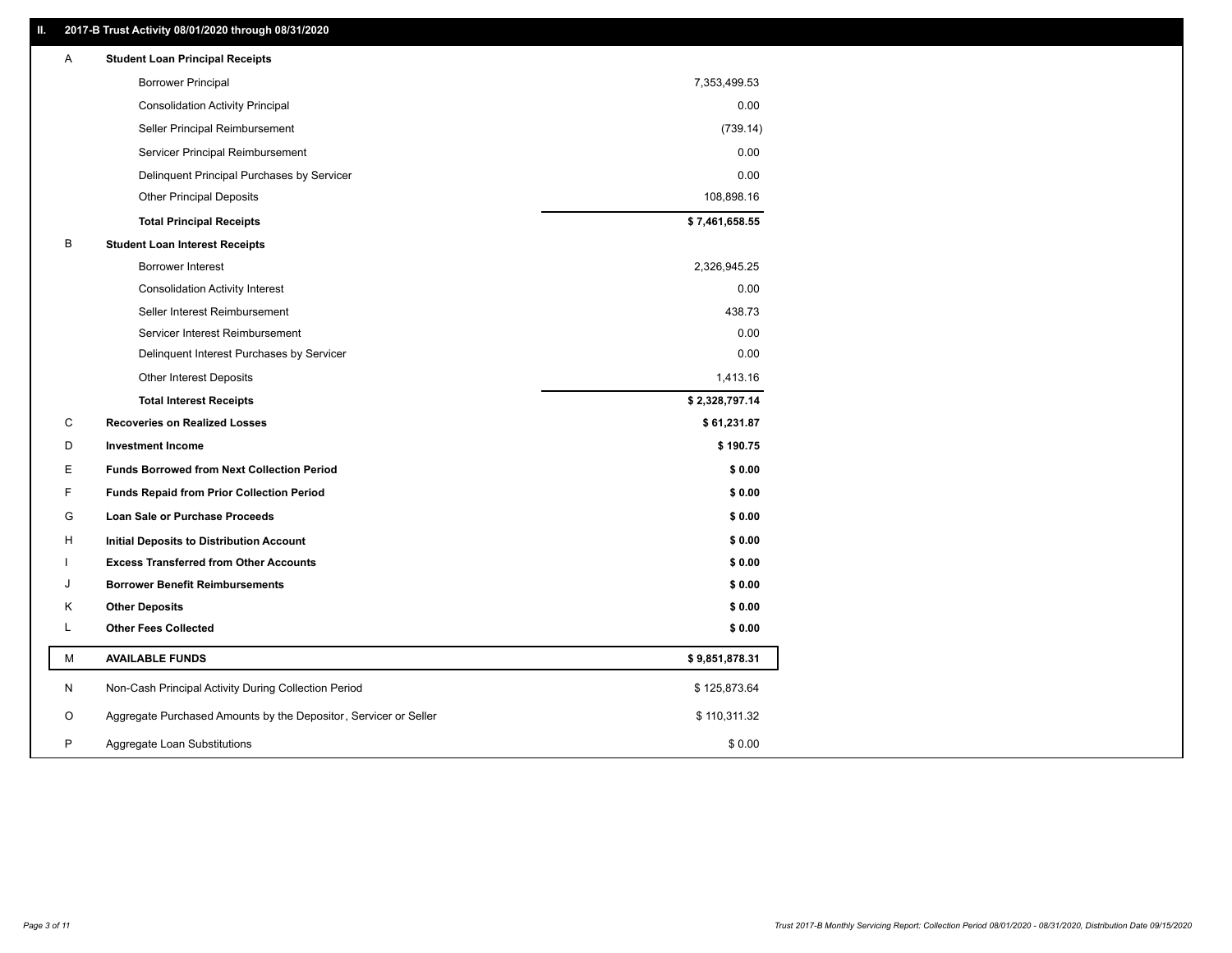|                   |                       |                          | <b>Loans by Repayment Status</b> |                                                                  |                |                            |                          |            |                                                           |                |                            |
|-------------------|-----------------------|--------------------------|----------------------------------|------------------------------------------------------------------|----------------|----------------------------|--------------------------|------------|-----------------------------------------------------------|----------------|----------------------------|
|                   |                       |                          |                                  | 08/31/2020                                                       |                |                            |                          | 07/31/2020 |                                                           |                |                            |
|                   |                       | <b>Wtd Avg</b><br>Coupon | # Loans                          | <b>Principal and</b><br><b>Interest Accrued</b><br>to Capitalize | % of Principal | % of Loans in<br>Repay (1) | <b>Wtd Avg</b><br>Coupon | # Loans    | Principal and<br><b>Interest Accrued</b><br>to Capitalize | % of Principal | % of Loans in<br>Repay (1) |
| INTERIM:          | IN SCHOOL             | 8.94%                    | 2,119                            | \$30,484,964.30                                                  | 6.308%         | $-$ %                      | 8.94%                    | 2,198      | \$31,527,473.71                                           | 6.430%         | $-$ %                      |
|                   | <b>GRACE</b>          | 9.08%                    | 1,409                            | \$20,971,470.52                                                  | 4.339%         | $-$ %                      | 9.08%                    | 1,357      | \$20,121,249.76                                           | 4.104%         | $-$ %                      |
|                   | <b>DEFERMENT</b>      | 8.67%                    | 2,308                            | \$28,780,255.46                                                  | 5.955%         | $-$ %                      | 8.66%                    | 2,288      | \$28,558,755.95                                           | 5.825%         | $-$ %                      |
| <b>REPAYMENT:</b> | <b>CURRENT</b>        | 7.69%                    | 34,266                           | \$357,726,493.16                                                 | 74.020%        | 88.755%                    | 7.68%                    | 34,592     | \$359,146,614.14                                          | 73.249%        | 87.575%                    |
|                   | 31-60 DAYS DELINQUENT | 8.32%                    | 648                              | \$8,410,379.08                                                   | 1.740%         | 2.087%                     | 8.21%                    | 538        | \$7,401,982.29                                            | 1.510%         | 1.805%                     |
|                   | 61-90 DAYS DELINQUENT | 8.20%                    | 281                              | \$4,131,681.58                                                   | 0.855%         | 1.025%                     | 8.80%                    | 254        | \$3,942,001.13                                            | 0.804%         | 0.961%                     |
|                   | > 90 DAYS DELINQUENT  | 9.02%                    | 191                              | \$3,117,602.43                                                   | 0.645%         | 0.774%                     | 9.16%                    | 152        | \$2,359,248.05                                            | 0.481%         | 0.575%                     |
|                   | FORBEARANCE           | 8.09%                    | 2,204                            | \$29,662,964.15                                                  | 6.138%         | 7.360%                     | 8.04%                    | 2,733      | \$37,249,998.02                                           | 7.597%         | 9.083%                     |
| <b>TOTAL</b>      |                       |                          | 43,426                           | \$483,285,810.68                                                 | 100.00%        | 100.00%                    |                          | 44,112     | \$490,307,323.05                                          | 100.00%        | 100.00%                    |

Percentages may not total 100% due to rounding \*

1 Loans classified in "Repayment" include any loan for which interim interest only, \$25 fixed payments or full principal and interest payments are due.

|                              |                                                                                                                                                                              |                          |         |                                                           | <b>Loans by Borrower Status</b> |                                |                          |         |                                                                  |                |                                |
|------------------------------|------------------------------------------------------------------------------------------------------------------------------------------------------------------------------|--------------------------|---------|-----------------------------------------------------------|---------------------------------|--------------------------------|--------------------------|---------|------------------------------------------------------------------|----------------|--------------------------------|
|                              |                                                                                                                                                                              |                          |         | 08/31/2020                                                |                                 |                                |                          |         | 07/31/2020                                                       |                |                                |
|                              |                                                                                                                                                                              | <b>Wtd Avg</b><br>Coupon | # Loans | Principal and<br><b>Interest Accrued</b><br>to Capitalize | % of Principal                  | % of Loans in<br>P&I Repay (2) | <b>Wtd Avg</b><br>Coupon | # Loans | <b>Principal and</b><br><b>Interest Accrued</b><br>to Capitalize | % of Principal | % of Loans in<br>P&I Repay (2) |
| INTERIM:                     | IN SCHOOL                                                                                                                                                                    | 8.53%                    | 4,012   | \$56,042,996.34                                           | 11.596%                         | $-$ %                          | 8.55%                    | 4,172   | \$58,025,180.10                                                  | 11.834%        | $-$ %                          |
|                              | GRACE                                                                                                                                                                        | 8.53%                    | 2,884   | \$42,774,945.67                                           | 8.851%                          | $-$ %                          | 8.50%                    | 2,795   | \$41,451,857.99                                                  | 8.454%         | $-$ %                          |
|                              | <b>DEFERMENT</b>                                                                                                                                                             | 8.31%                    | 4,151   | \$50,519,014.39                                           | 10.453%                         | $-$ %                          | 8.29%                    | 4,133   | \$50,161,080.91                                                  | 10.231%        | $-$ %                          |
| P&I REPAYMENT:               | <b>CURRENT</b>                                                                                                                                                               | 7.63%                    | 29,100  | \$289,223,957.86                                          | 59.845%                         | 86.607%                        | 7.62%                    | 29,364  | \$290,146,662.71                                                 | 59.176%        | 85.170%                        |
|                              | 31-60 DAYS DELINQUENT                                                                                                                                                        | 8.28%                    | 610     | \$7,875,386.96                                            | 1.630%                          | 2.358%                         | 8.17%                    | 518     | \$7,103,051.35                                                   | 1.449%         | 2.085%                         |
|                              | 61-90 DAYS DELINQUENT                                                                                                                                                        | 8.21%                    | 277     | \$4,092,512.76                                            | 0.847%                          | 1.225%                         | 8.80%                    | 248     | \$3,838,800.78                                                   | 0.783%         | 1.127%                         |
|                              | > 90 DAYS DELINQUENT                                                                                                                                                         | 9.02%                    | 188     | \$3,094,032.55                                            | 0.640%                          | 0.926%                         | 9.17%                    | 149     | \$2,330,691.19                                                   | 0.475%         | 0.684%                         |
|                              | <b>FORBEARANCE</b>                                                                                                                                                           | 8.09%                    | 2,204   | \$29,662,964.15                                           | 6.138%                          | 8.882%                         | 8.04%                    | 2,733   | \$37,249,998.02                                                  | 7.597%         | 10.934%                        |
| <b>TOTAL</b><br>$\star$<br>2 | Percentages may not total 100% due to rounding<br>Loans classified in "P&I Repayment" includes only those loans for which scheduled principal and interest payments are due. |                          | 43,426  | \$483,285,810.68                                          | 100.00%                         | 100.00%                        |                          | 44,112  | \$490,307,323.05                                                 | 100.00%        | 100.00%                        |

WAC reflects WAC3 To conform with company standard reporting these sections now include Princial and Interest Accrued to Capitalize .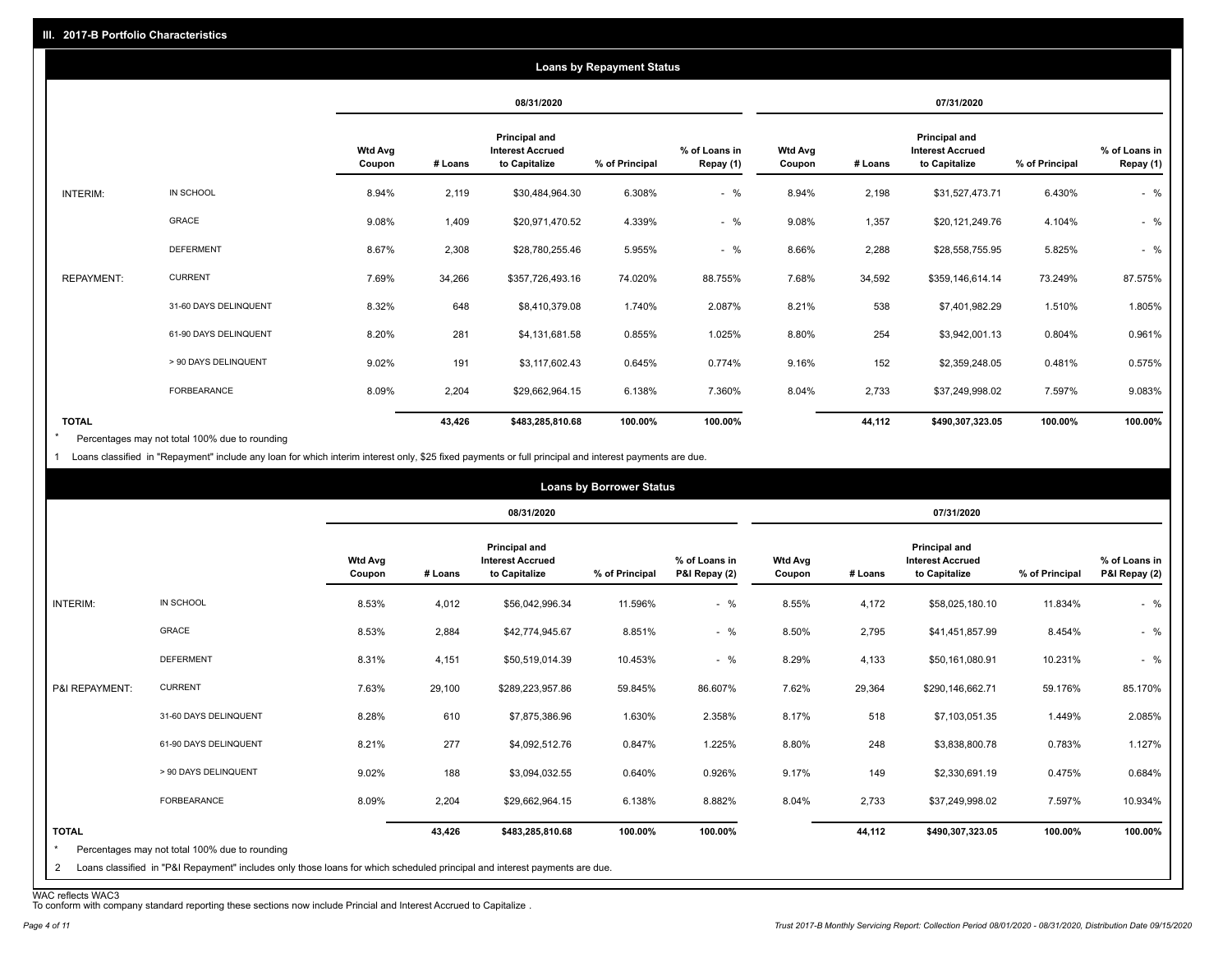|                                                               | 8/31/2020        | 7/31/2020        |  |
|---------------------------------------------------------------|------------------|------------------|--|
| Pool Balance                                                  | \$483,285,810.68 | \$490,307,323.05 |  |
| Total # Loans                                                 | 43,426           | 44,112           |  |
| Total # Borrowers                                             | 41,825           | 42,478           |  |
| Weighted Average Coupon                                       | 8.02%            | 8.01%            |  |
| Weighted Average Remaining Term                               | 127.70           | 127.79           |  |
| Percent of Pool - Cosigned                                    | 92.6%            | 92.6%            |  |
| Percent of Pool - Non Cosigned                                | 7.4%             | 7.4%             |  |
| Borrower Interest Accrued for Period                          | \$3,081,302.92   | \$3,124,678.06   |  |
| Outstanding Borrower Interest Accrued                         | \$29,914,707.20  | \$29,811,581.20  |  |
| Gross Principal Realized Loss - Periodic *                    | \$489,571.73     | \$531,799.91     |  |
| Gross Principal Realized Loss - Cumulative *                  | \$14,578,879.29  | \$14,089,307.56  |  |
| Recoveries on Realized Losses - Periodic                      | \$61,231.87      | \$41,073.04      |  |
| Recoveries on Realized Losses - Cumulative                    | \$1,820,018.39   | \$1,758,786.52   |  |
| Net Losses - Periodic                                         | \$428,339.86     | \$490,726.87     |  |
| Net Losses - Cumulative                                       | \$12,758,860.90  | \$12,330,521.04  |  |
| Non-Cash Principal Activity - Capitalized Interest            | \$610,786.01     | \$2,099,383.59   |  |
| Since Issued Total Constant Prepayment Rate (CPR) (1)         | 11.49%           | 11.56%           |  |
| <b>Loan Substitutions</b>                                     | \$0.00           | \$0.00           |  |
| <b>Cumulative Loan Substitutions</b>                          | \$0.00           | \$0.00           |  |
| <b>Unpaid Servicing Fees</b>                                  | \$0.00           | \$0.00           |  |
| <b>Unpaid Administration Fees</b>                             | \$0.00           | \$0.00           |  |
| <b>Unpaid Carryover Servicing Fees</b>                        | \$0.00           | \$0.00           |  |
| Note Interest Shortfall                                       | \$0.00           | \$0.00           |  |
| Loans in Modification                                         | \$29,986,198.60  | \$30,503,168.40  |  |
| % of Loans in Modification as a % of Loans in Repayment (P&I) | 9.85%            | 10.05%           |  |
|                                                               |                  |                  |  |
| % Annualized Gross Principal Realized Loss - Periodic as a %  |                  |                  |  |
| of Loans in Repayment (P&I) * 12                              | 1.93%            | 2.10%            |  |
| % Gross Principal Realized Loss - Cumulative as a % of        |                  |                  |  |
| Original Pool Balance                                         | 1.95%            | 1.88%            |  |
|                                                               |                  |                  |  |

\* In accordance with the Servicer's current policies and procedures, after September 1, 2017 loans subject to bankruptcy claims generally will not be reported as a charged- off unless and until they are delinquent for 120

(1) For additional information, see 'Since Issued CPR Methodology' found on page 11 of this report.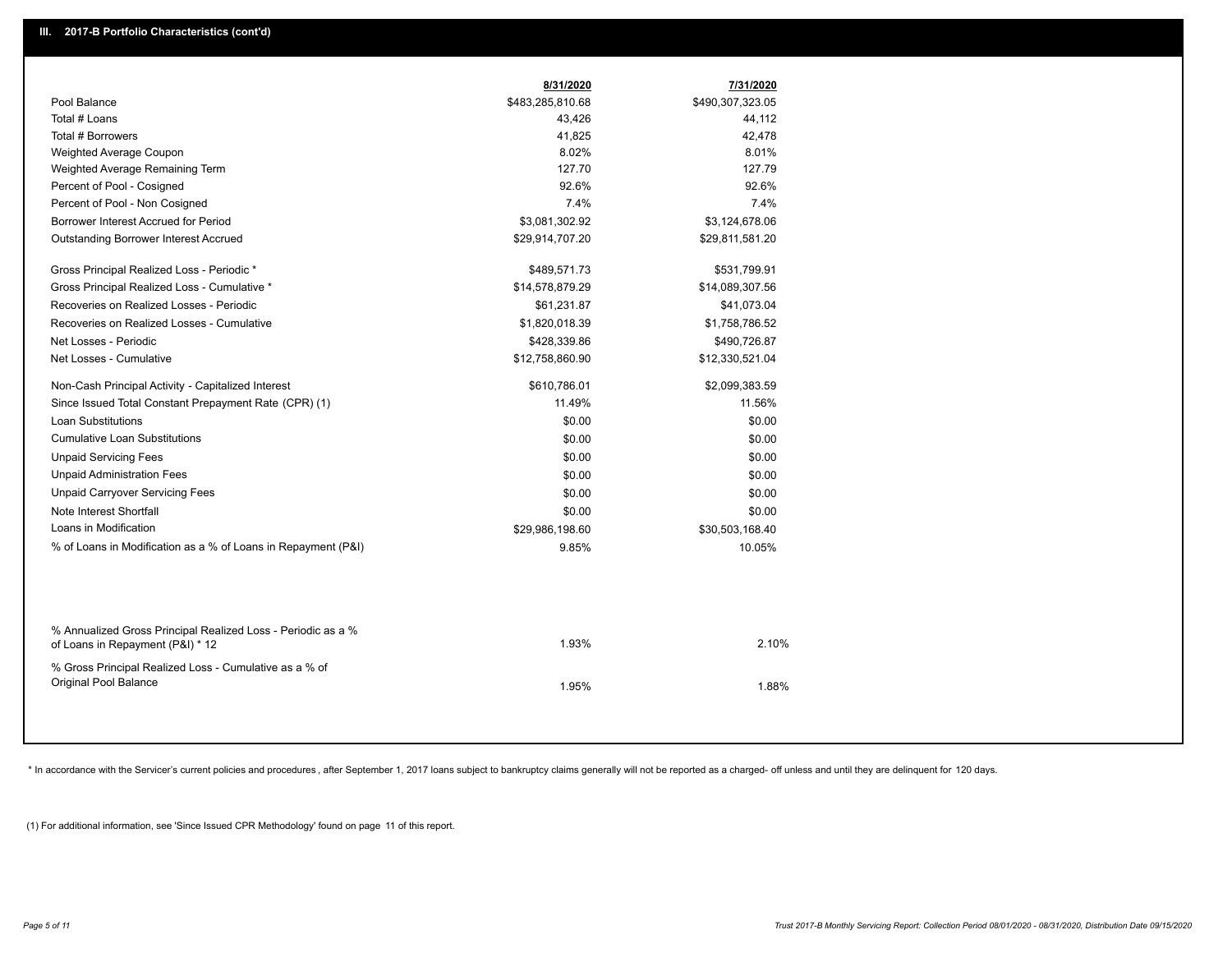#### **Loan Program**  A

|                                    | Weighted<br><b>Average Coupon</b> | # LOANS | <b>\$ AMOUNT</b> | $%$ *    |
|------------------------------------|-----------------------------------|---------|------------------|----------|
| - Smart Option Interest-Only Loans | 6.94%                             | 9,923   | \$81,546,445.30  | 16.873%  |
| - Smart Option Fixed Pay Loans     | 7.93%                             | 10,669  | \$145,066,826.23 | 30.017%  |
| - Smart Option Deferred Loans      | 8.26%                             | 22,834  | \$256,672,539.15 | 53.110%  |
| - Other Loan Programs              | $0.00\%$                          | 0       | \$0.00           | 0.000%   |
| <b>Total</b>                       | 7.94%                             | 43,426  | \$483,285,810.68 | 100.000% |

\* Percentages may not total 100% due to rounding

B

C

**Index Type**

|                       | Weighted<br><b>Average Coupon</b> | # LOANS | <b>S AMOUNT</b>  | $%$ *     |
|-----------------------|-----------------------------------|---------|------------------|-----------|
| - Fixed Rate Loans    | 8.26%                             | 9,522   | \$118,660,669.59 | 24.553%   |
| - LIBOR Indexed Loans | 7.83%                             | 33,904  | \$364,625,141.09 | 75.447%   |
| - Other Index Rates   | $0.00\%$                          | 0       | \$0.00           | $0.000\%$ |
| Total                 | 7.94%                             | 43,426  | \$483,285,810.68 | 100.000%  |

\* Percentages may not total 100% due to rounding

# **Weighted Average Recent FICO**

| 2,973<br>2,599<br>4,520 | \$32,566,010.01<br>\$29,708,721.43<br>\$51,064,798.13 | 6.738%<br>6.147% |
|-------------------------|-------------------------------------------------------|------------------|
|                         |                                                       |                  |
|                         |                                                       |                  |
|                         |                                                       | 10.566%          |
| 9,046                   | \$102,543,841.10                                      | 21.218%          |
| 24,286                  | \$267,389,139.10                                      | 55.327%          |
| $\overline{2}$          | \$13,300.91                                           | 0.003%           |
| 43,426                  | \$483,285,810.68                                      | 100.000%         |
|                         |                                                       |                  |

WAC reflects WAC3

To conform with company standard reporting these sections now include Princial and Interest Accrued to Capitalize .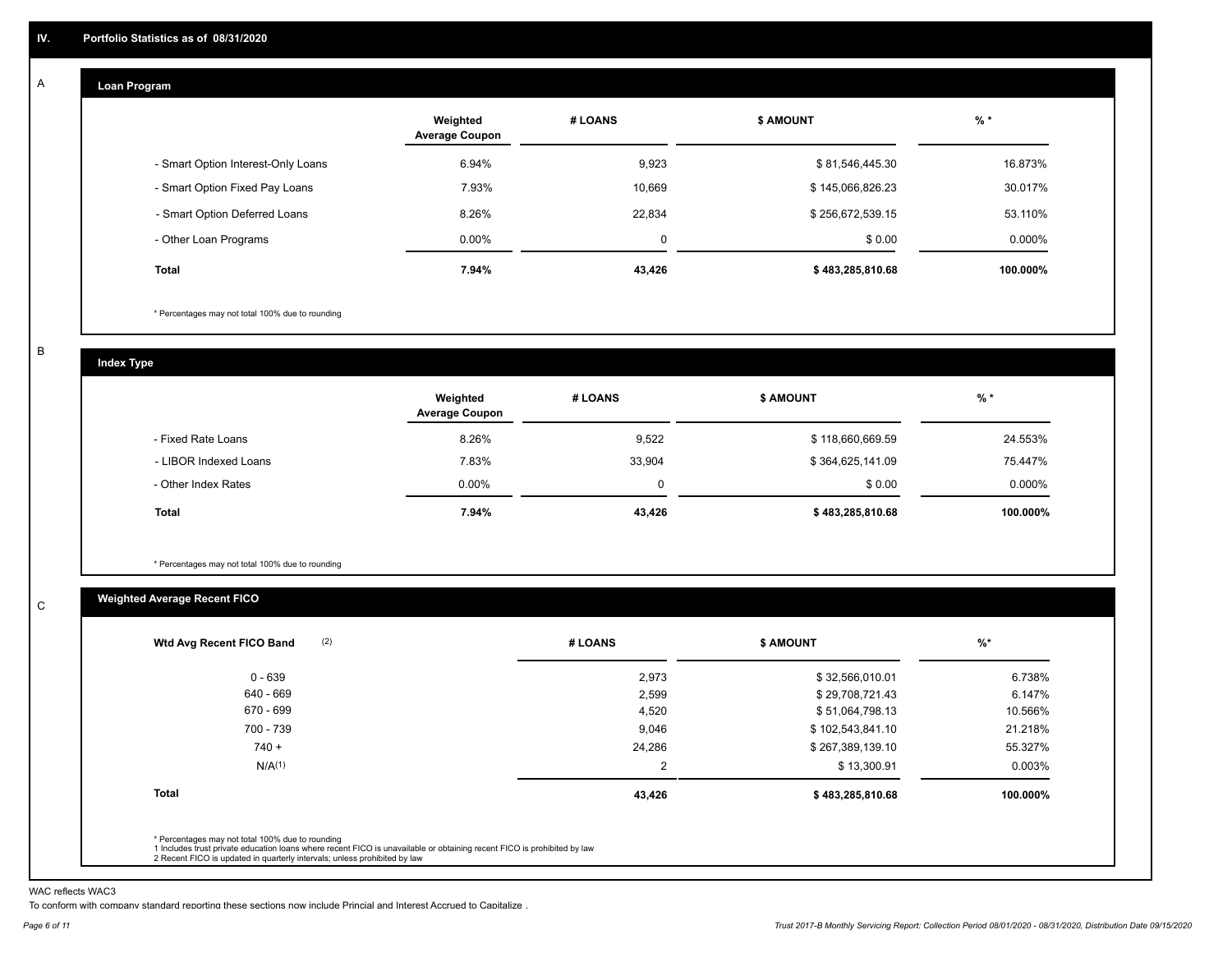| V. | 2017-B Reserve Account, Principal Distribution, and R-2 Certificate Calculations     |                                                                                                                                                                                                    |  |
|----|--------------------------------------------------------------------------------------|----------------------------------------------------------------------------------------------------------------------------------------------------------------------------------------------------|--|
| А. | <b>Reserve Account</b>                                                               |                                                                                                                                                                                                    |  |
|    | Specified Reserve Account Balance                                                    | \$1,891,480.00                                                                                                                                                                                     |  |
|    | Actual Reserve Account Balance                                                       | \$1,891,480.00                                                                                                                                                                                     |  |
| В. | <b>Principal Distribution Amount</b>                                                 |                                                                                                                                                                                                    |  |
|    | Class A Notes Outstanding<br>i.                                                      | \$293,215,126.13                                                                                                                                                                                   |  |
|    | Pool Balance<br>ii.                                                                  | \$483,285,810.68                                                                                                                                                                                   |  |
|    | First Priority Principal Distribution Amount (i - ii)<br>iii.                        | \$0.00                                                                                                                                                                                             |  |
|    | Class A and B Notes Outstanding<br>iv.                                               | \$343,215,126.13                                                                                                                                                                                   |  |
|    | First Priority Principal Distribution Amount<br>۷.                                   | \$0.00                                                                                                                                                                                             |  |
|    | Pool Balance<br>vi.                                                                  | \$483,285,810.68                                                                                                                                                                                   |  |
|    | Specified Overcollateralization Amount<br>vii.                                       | \$144,985,743.20                                                                                                                                                                                   |  |
|    | Regular Principal Distribution Amount (if (iv > 0, (iv - v) - (vi - vii))<br>viii.   | \$4,915,058.65                                                                                                                                                                                     |  |
|    | Pool Balance<br>ix.                                                                  | \$483,285,810.68                                                                                                                                                                                   |  |
|    | 10% of Initial Pool Balance<br>Х.                                                    | \$74,820,443.74                                                                                                                                                                                    |  |
|    | <b>First Priority Principal Distribution Amount</b><br>xi.                           | \$0.00                                                                                                                                                                                             |  |
|    | xii.<br>Regular Principal Distribution Amount                                        | \$4,915,058.65                                                                                                                                                                                     |  |
|    | Available Funds (after payment of waterfall items A through I)<br>xiii.              | \$3,939,554.33                                                                                                                                                                                     |  |
|    | xiv. Additional Principal Distribution Amount (if(vi <= x,min(xiii, vi - xi - xii))) | \$0.00                                                                                                                                                                                             |  |
| C. | R-2 Certificate                                                                      |                                                                                                                                                                                                    |  |
|    | <b>Previous Notional Balance</b>                                                     | \$45,942,940.00                                                                                                                                                                                    |  |
|    | Shortfall of Principal                                                               | \$0.00                                                                                                                                                                                             |  |
|    | Shortfall of Interest                                                                | \$0.00                                                                                                                                                                                             |  |
|    | <b>Current Notional Balance</b><br>Excess Distribution Allocated (1)                 | \$45,942,940.00<br>\$1,102,661.57                                                                                                                                                                  |  |
|    |                                                                                      |                                                                                                                                                                                                    |  |
| D. | R-3 Certificate                                                                      |                                                                                                                                                                                                    |  |
|    | <b>Previous Notional Balance</b>                                                     | \$23,740,288.44                                                                                                                                                                                    |  |
|    | Remaining Principal Collections (2)                                                  | \$0.00                                                                                                                                                                                             |  |
|    | <b>Current Notional Balance</b>                                                      | \$23,250,716.71                                                                                                                                                                                    |  |
|    |                                                                                      | 1. Until the notional amount of the R-2 Certificate is reduced to zero and if there is excess cash through the distribution available it will be distributed to the R-2 Certificate, otherwise the |  |

amount will be zero

2. Payments will be made after the principal balance of each class of notes has been reduced to zero and the pool balance is less than or equal to the principal balance of the R-3 Certificate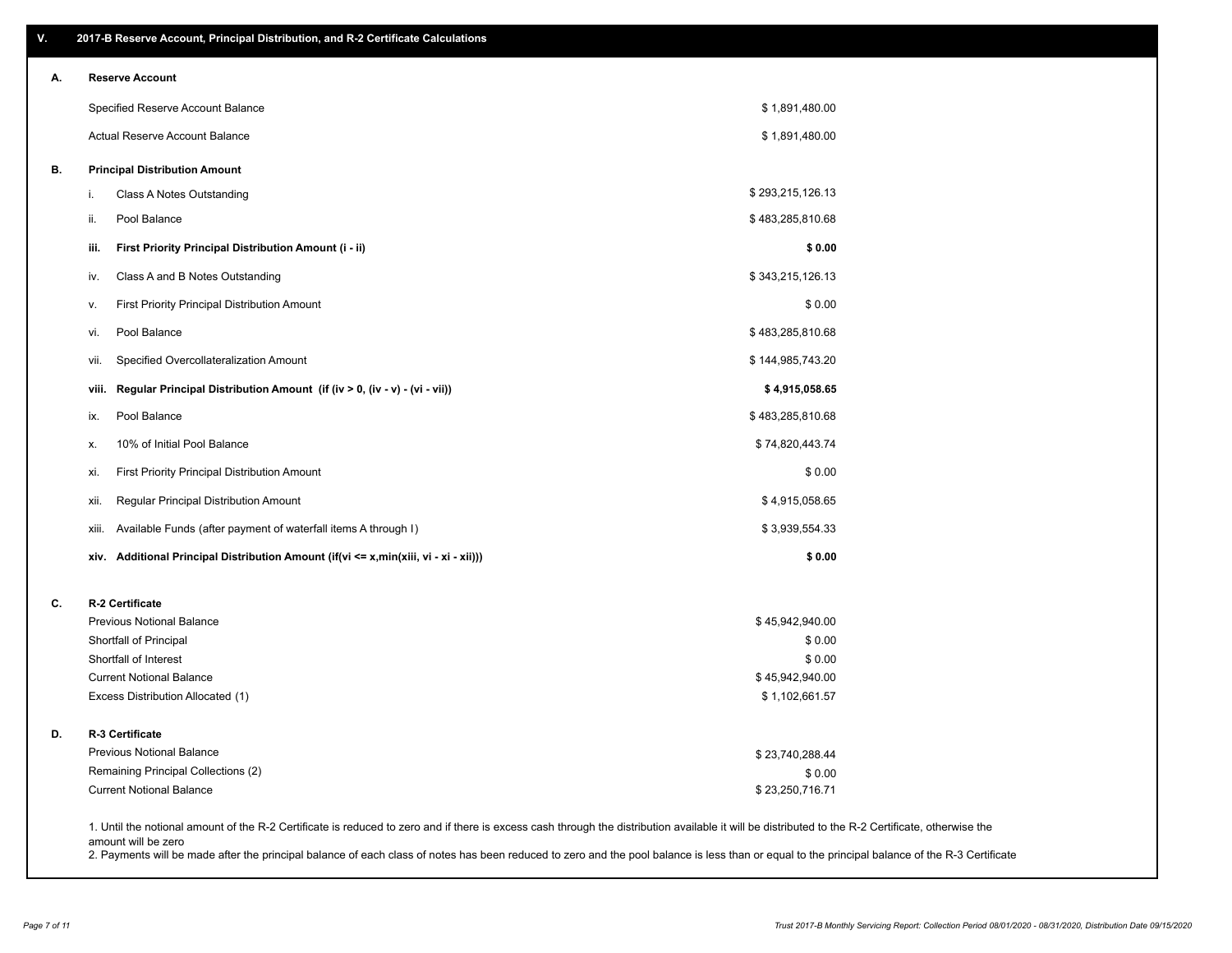|    |                                                         | Paid           | <b>Funds Balance</b> |
|----|---------------------------------------------------------|----------------|----------------------|
|    | <b>Total Available Funds</b>                            |                | \$9,851,878.31       |
| A  | <b>Trustee Fees</b>                                     | \$0.00         | \$9,851,878.31       |
| B  | <b>Servicing Fees</b>                                   | \$310,354.06   | \$9,541,524.25       |
| C  | i. Administration Fees                                  | \$8,333.00     | \$9,533,191.25       |
|    | ii. Unreimbursed Administrator Advances plus any Unpaid | \$0.00         | \$9,533,191.25       |
| D  | Class A Noteholders Interest Distribution Amount        | \$532,744.94   | \$9,000,446.31       |
| E. | First Priority Principal Payment                        | \$0.00         | \$9,000,446.31       |
| F. | <b>Class B Noteholders Interest Distribution Amount</b> | \$145,833.33   | \$8,854,612.98       |
| G  | <b>Reinstatement Reserve Account</b>                    | \$0.00         | \$8,854,612.98       |
| H  | Regular Principal Distribution                          | \$4,915,058.65 | \$3,939,554.33       |
|    | <b>Carryover Servicing Fees</b>                         | \$0.00         | \$3,939,554.33       |
| J  | Additional Principal Distribution Amount                | \$0.00         | \$3,939,554.33       |
| Κ  | Unpaid Expenses of Trustee                              | \$0.00         | \$3,939,554.33       |
| L  | Unpaid Expenses of Administrator                        | \$0.00         | \$3,939,554.33       |
| м  | i. Remaining Funds to the R-1 Certificateholder(s)      | \$2,836,892.76 | \$1,102,661.57       |
|    | ii. Remaining Funds to the R-2 Certificateholder(s)     | \$1,102,661.57 | \$0.00               |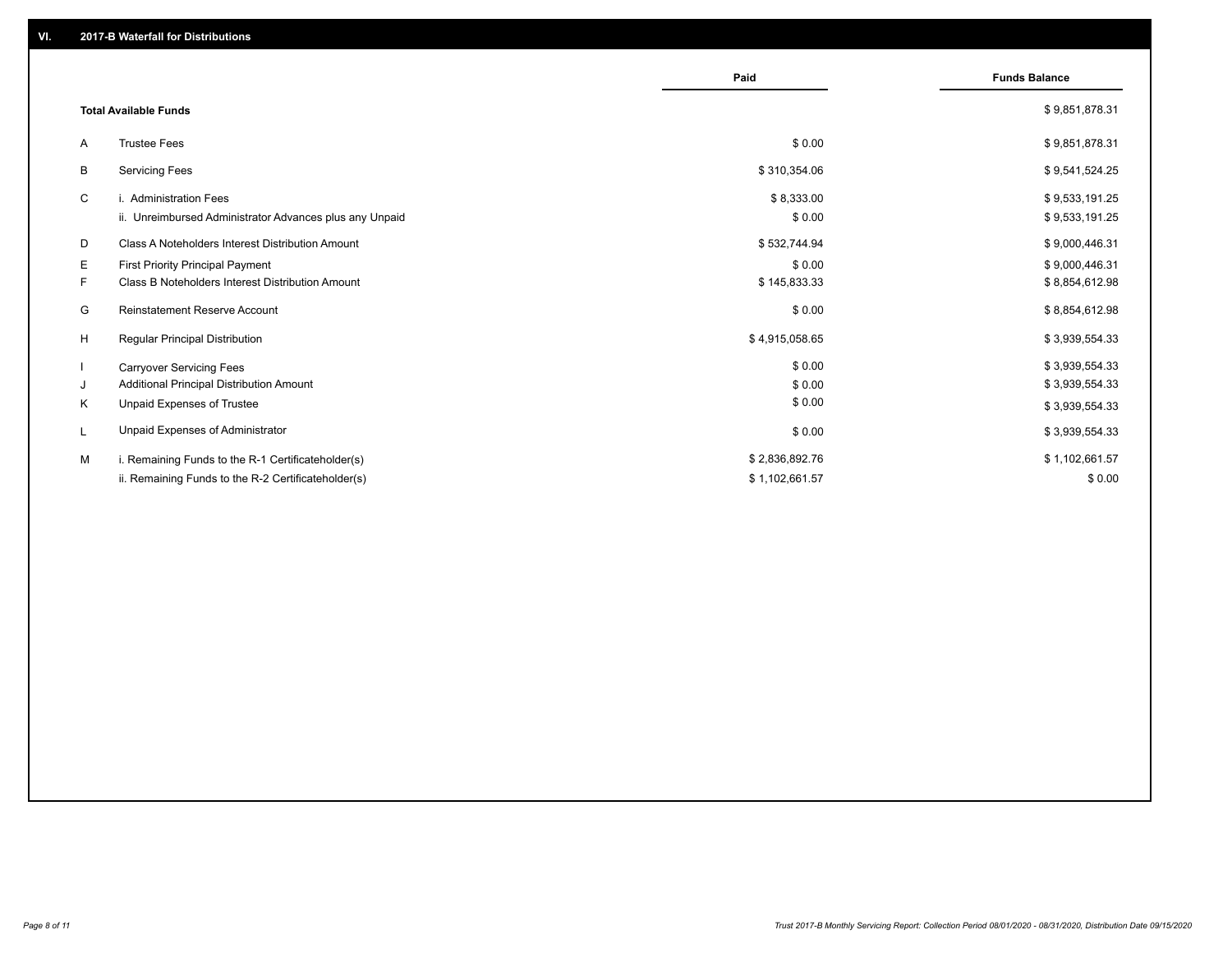| <b>Distribution Amounts</b>                                |                         |                         |                         |
|------------------------------------------------------------|-------------------------|-------------------------|-------------------------|
|                                                            | A <sub>2</sub> A        | A <sub>2</sub> B        | в                       |
| Cusip/Isin                                                 | 83189DAB6               | 83189DAC4               | 83189DAD2               |
| <b>Beginning Balance</b>                                   | \$196,454,134.52        | \$96,760,991.61         | \$50,000,000.00         |
| Index                                                      | <b>FIXED</b>            | <b>LIBOR</b>            | <b>FIXED</b>            |
| Spread/Fixed Rate                                          | 2.82%                   | 0.75%                   | 3.50%                   |
| Record Date (Days Prior to Distribution)                   | 1 NEW YORK BUSINESS DAY | 1 NEW YORK BUSINESS DAY | 1 NEW YORK BUSINESS DAY |
| <b>Accrual Period Begin</b>                                | 8/15/2020               | 8/17/2020               | 8/15/2020               |
| <b>Accrual Period End</b>                                  | 9/15/2020               | 9/15/2020               | 9/15/2020               |
| Daycount Fraction                                          | 0.08333333              | 0.08055556              | 0.08333333              |
| Interest Rate*                                             | 2.82000%                | 0.91188%                | 3.50000%                |
| <b>Accrued Interest Factor</b>                             | 0.002350000             | 0.000734570             | 0.002916667             |
| <b>Current Interest Due</b>                                | \$461,667.22            | \$71,077.72             | \$145,833.33            |
| Interest Shortfall from Prior Period Plus Accrued Interest | $\frac{1}{2}$           | $\mathsf{\$}$ -         | $$ -$                   |
| <b>Total Interest Due</b>                                  | \$461,667.22            | \$71,077.72             | \$145,833.33            |
| <b>Interest Paid</b>                                       | \$461,667.22            | \$71,077.72             | \$145,833.33            |
| <b>Interest Shortfall</b>                                  | $\frac{1}{2}$           | $\mathsf{\$}$ -         | $$ -$                   |
| <b>Principal Paid</b>                                      | \$3,293,089.30          | \$1,621,969.35          | $$ -$                   |
| <b>Ending Principal Balance</b>                            | \$193,161,045.22        | \$95,139,022.26         | \$50,000,000.00         |
| Paydown Factor                                             | 0.012287647             | 0.012287647             | 0.000000000             |
| <b>Ending Balance Factor</b>                               | 0.720750169             | 0.720750169             | 1.000000000             |

\* Pay rates for Current Distribution. For the interest rates applicable to the next distribution date, please see https://www.salliemae.com/about/investors/data/SMBabrate.txt.

**VII. 2017-B Distributions**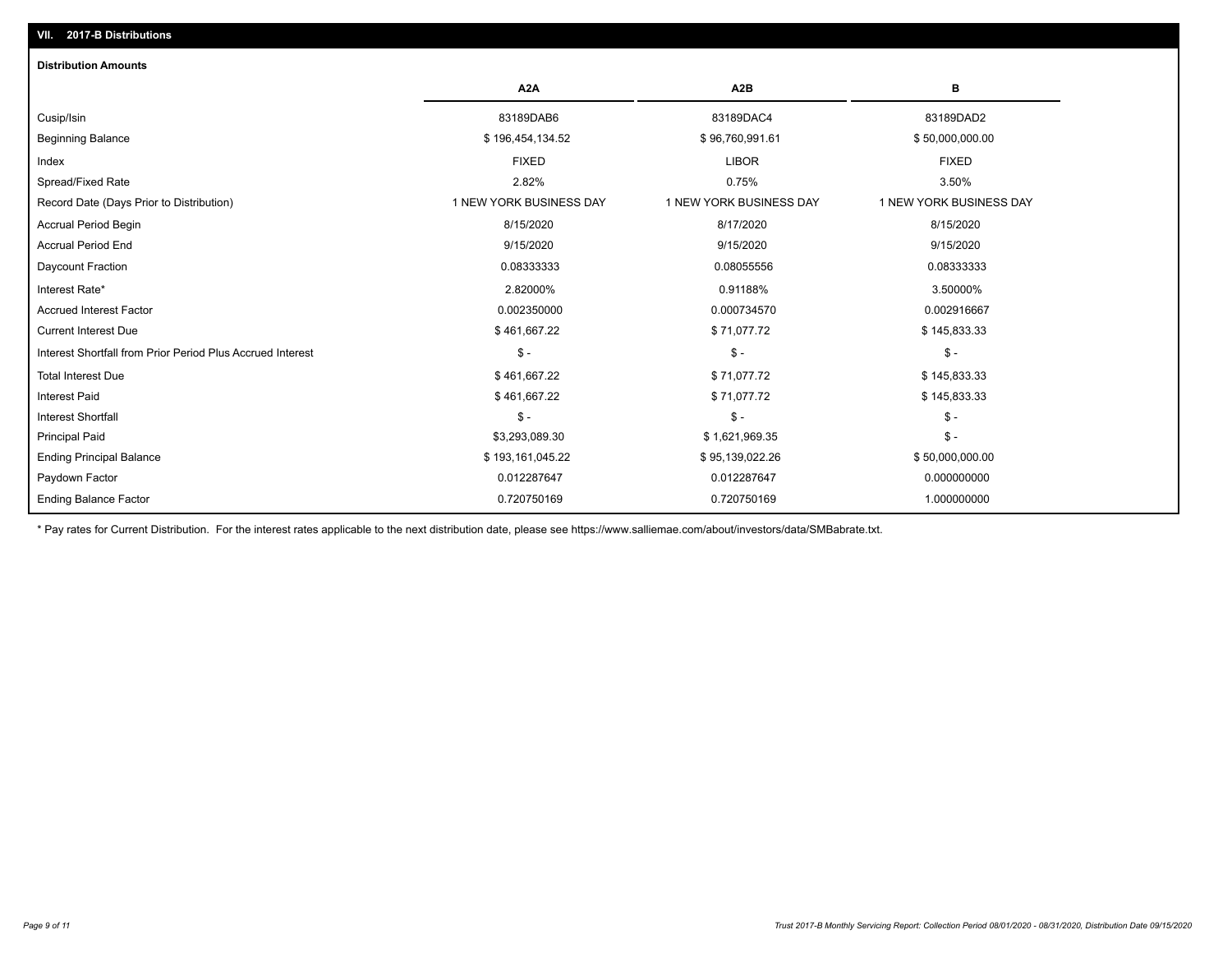#### **Since Issued Total CPR**

$$
\text{total CPR} = 1 - \left(\frac{APB}{PPB}\right)^{\left(\frac{12}{MSC}\right)}
$$

APB = Actual period-end Pool Balance PPB = Projected period-end Pool Balance assuming no prepayments and no defaults Pool Balance = Sum(Principal Balance + Interest Accrued to Capitalize Balance) MSC = Months Since Cut-Off

#### **Since-Issued Total Constant Prepayment Rate (CPR)**

Since-Issued Total CPR measures prepayments, both voluntary and involuntary, for a trust student loan pool over the life of a transaction. For each trust distribution, the actual month-end pool balance is compared against a month-end pool balance originally projected at issuance assuming no prepayments and defaults. For purposes of Since- Issued Total CPR calculations, projected period end pool balance assumes in-school status loans have up to a six month grace period before moving to repayment, grace status loans remain in grace status until their status end date and then to move to full principal and interest repayment, loans subject to interim interest or fixed payments during their in-school and grace period continue paying interim interest or fixed payments until full principal and interest repayment begins, all other trust loans are in full principal and interest repayment status, and that no trust loan in full principal and interest repayment moves from full principal and interest repayment status to any other status.

### **Weighted Average Coupon**

*WAC1 = APB* ((*CIR*)\*(*APB*))





APB = Actual period-end Pool Balance

CIR = Average of the Contractual Interest Rate (1)

APCL = Average of the Applicable Interest Rate (2)

ACTL = Average of the Actual Interest Rate (3)

#### **Weighted Average Coupon (WAC)**

(1) Contractual Interest Rate represents the interest rate indicated in the Promissory Note

(2) Appliclable Interest Rate represents the interest rate after rate reductions, if applicable, are applied

(3) Actual Interest Rate represents the interest rate when borrower incentive programs and rate reductions, if applicable, are applied